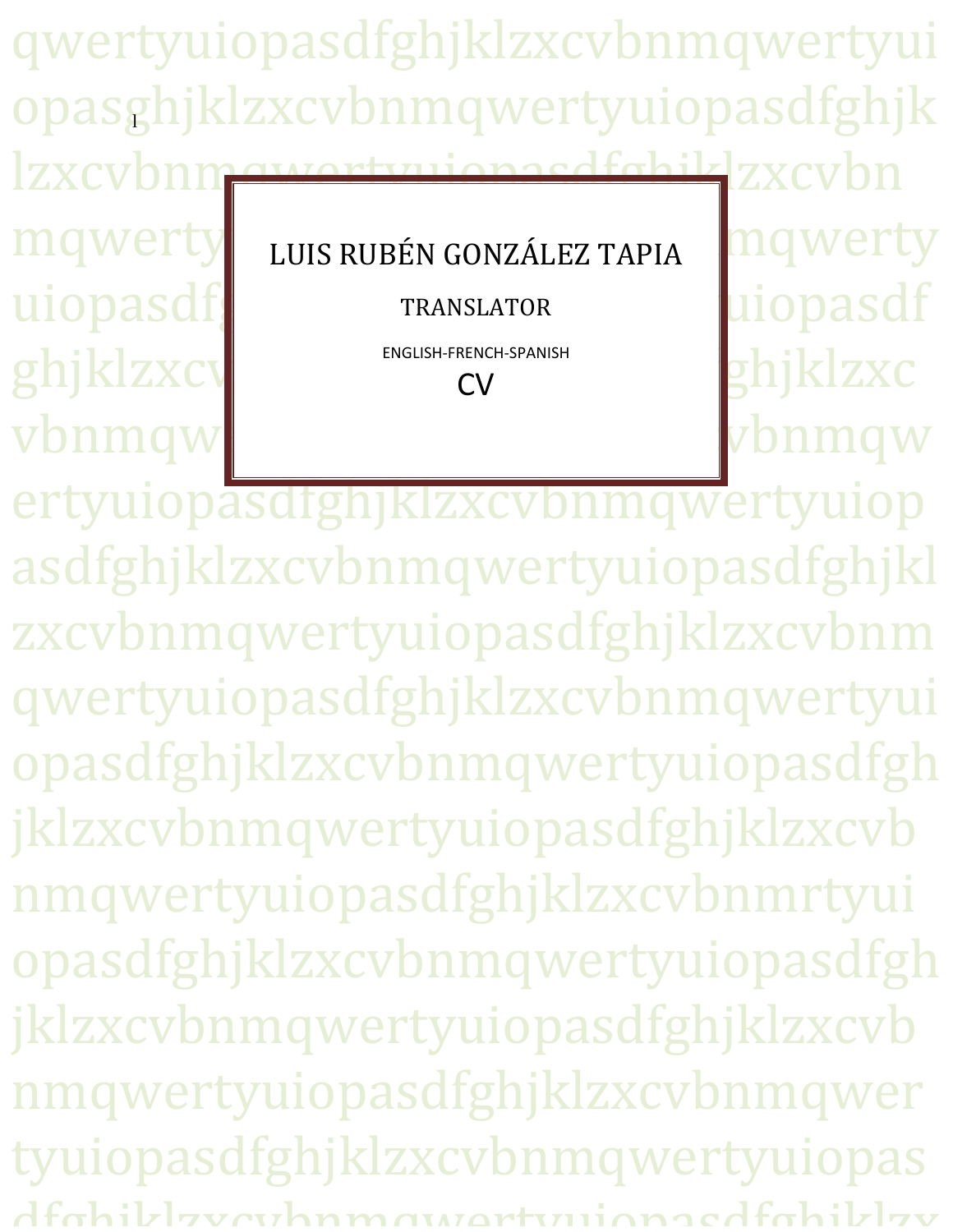### **CURRICULUM VITAE**

**Name:** Luis Ruben Gonzalez Tapia **Age:** 30 years old (05/05/1983) **Language pairs:** English-Spanish and French-Spanish **Country and City:** Mexico, D.F. **Address:** E. Juan Palacios 159, Col. Ermita **Phone num. (52) 55** 54 85 02 48 **Cell phone num.** 044 55 37 02 05 19 **e-mail:** [luisruben@traductorpro.com](mailto:luisruben@traductorpro.com) [luisrugon@gmail.com](mailto:luisrugon@gmail.com) **Web page:** [www.traductorpro.com](http://www.traductorpro.com/) **Skype: luisru\_gon**



# **Profile**

I have been a translator for over five years. My academic background on International Relations enables me to translate Social Science documents with subjects that include politics, economics, commerce, management, business, international development, and sociology, amongst others. Along these five years I've acquired valuable experience translating legal and technical documents, dubbing scripts and subtitling movies for television shows of different genres, such as film, music, and art. My professional strengths are my English skills, my research skills, the use of CAT tools (SDL Trados, MemoQ, OmegaT), and great writing skills in both, English and Spanish languages. Finally, I obtained a Diploma on Specialized Translation in Social Science by the National Autonomous University of Mexico (UNAM).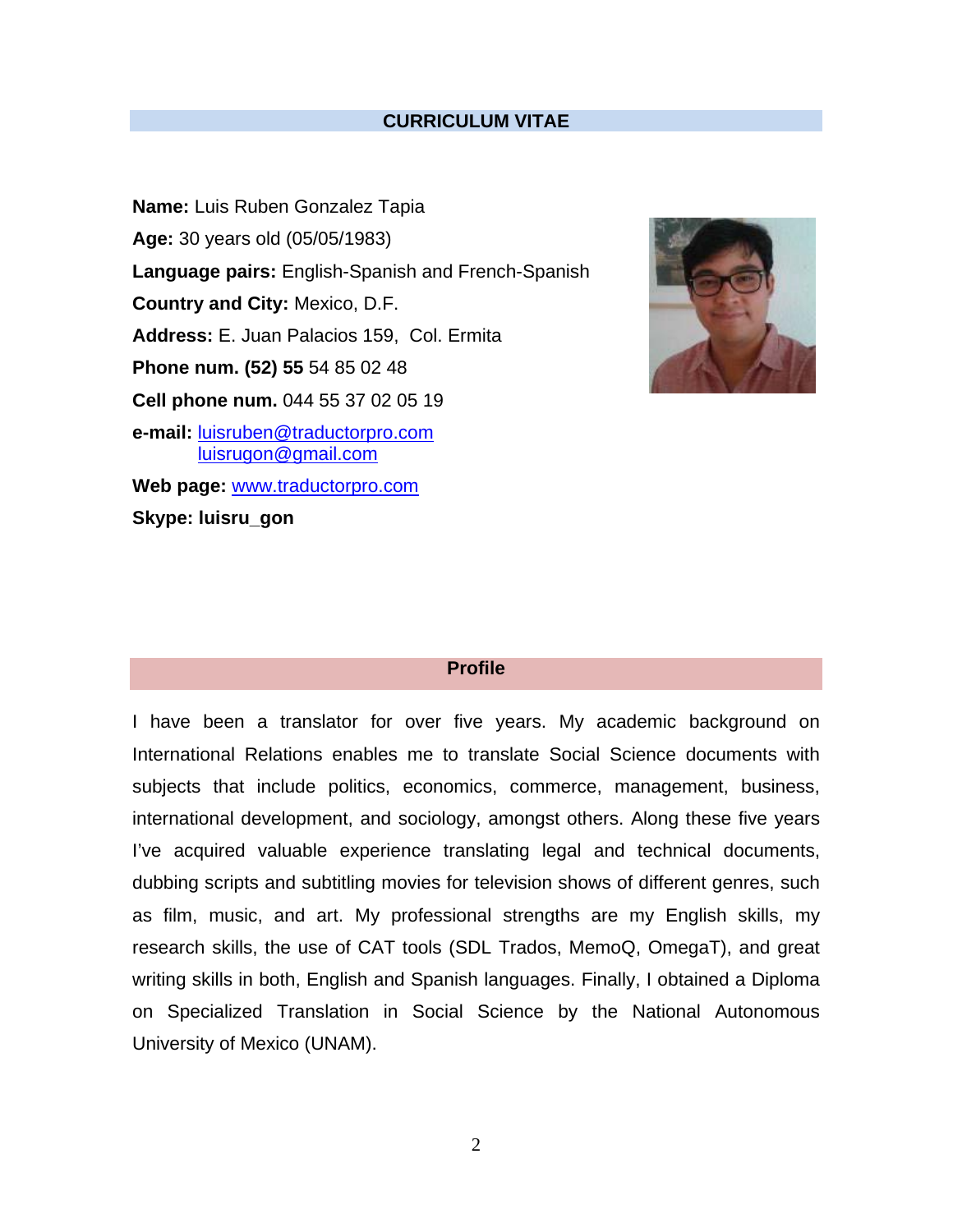### **Mission**

To offer a professional and high quality service by delivering the final product within the established time margins and complying with the clients specific needs. To build a profitable relation based on trust and communication.

#### **Professional Experience**

**CLIENTS –** INSTITUTO MORA, CENTRO DE DERECHO AMBIENTAL (CEMDA), VISIÓN MUNDIAL MÉXICO, VISION FUND INTERNATIONAL, AMARA.ORG, LINGUAL CONSULTANCY (AGENCIA), YOUR CULTURE (AGENCIA), P.C.T.V., MVS, DIGIFILM.

I've worked as a professional translator for over five years. From the year 2007 to 2009, I focused on subtitling movies and television shows, as well as translating dubbing scripts, for television companies such as P.C.T.V., MVS, and Digifilm. On 2010, I began subtitling training videos for private companies. I also started working for nongovernmental organizations such as the Mexican Center of Environmental Law (CEMDA)**,** World Vision Mexico, and VisionFund International, for whom I have translated management related documents, correspondence, and more specialized documents.

I recently worked as a Project Manager at a Translation Agency. There I learned more about the translation process, new translation tools (XTM, Workflows) and the translation industry.

My more recent projects involve the translation of academic documents, professional subtitling for Amara.org, and continue to translate management related documents (e.g. charter, management policies and guidelines).

3